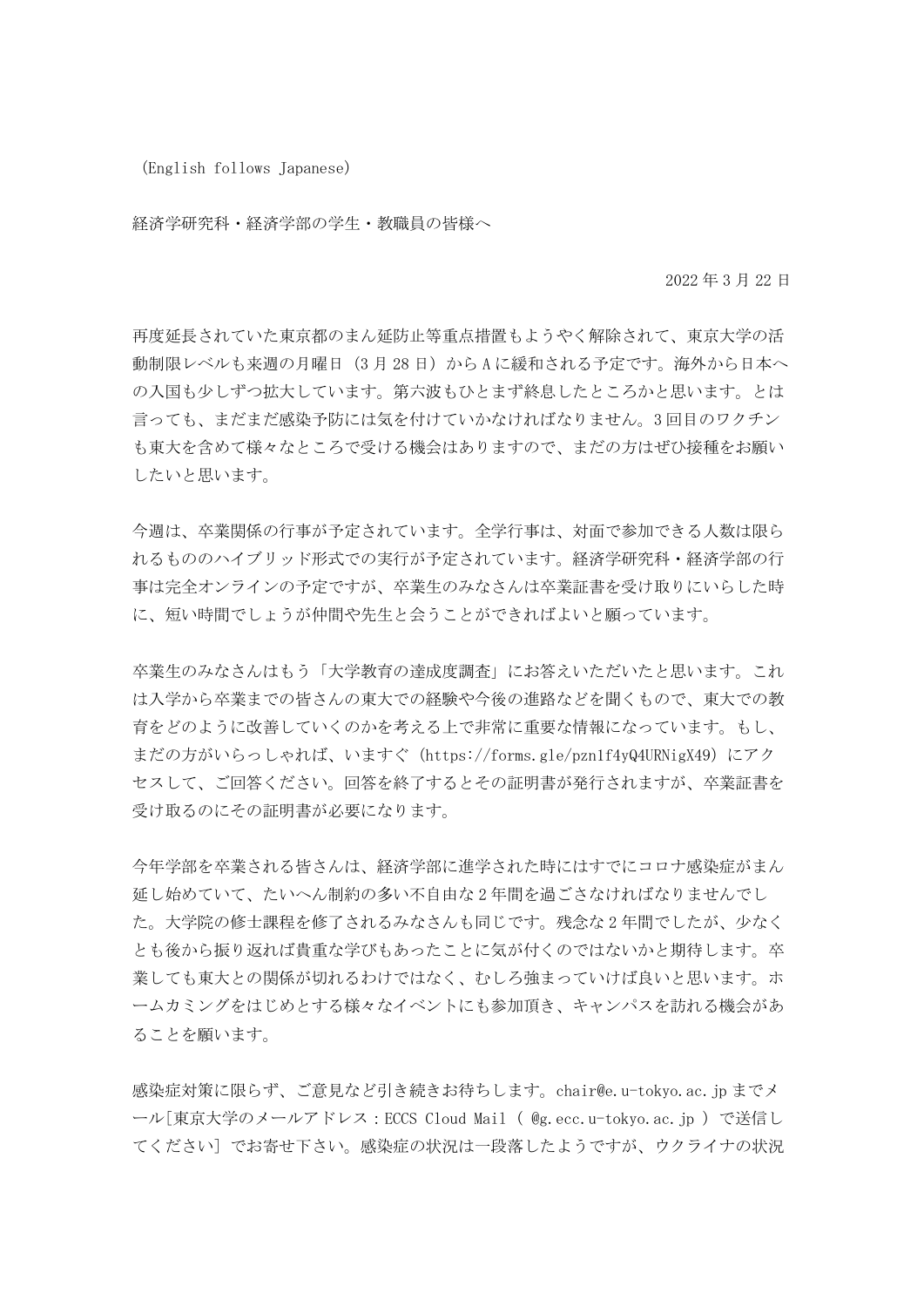はますます深刻さを増しています。ロシアのウクライナ侵攻直後の藤井総長のメッセージ ([https://www.u-tokyo.ac.jp/focus/ja/articles/z1304\\_00228.html](https://www.u-tokyo.ac.jp/focus/ja/articles/z1304_00228.html))にあるように、東 京大学関係で影響を受けている方々への必要なサポートなどの努力が続いていますが、本 学関係者を超えて今回の事態によって安全を失ってしまった学生・研究者のために何かで きないかという検討も行っているところです。経済学研究科・経済学部としてもやれるこ となど提案があればお寄せください。

## 東京大学 大学院経済学研究科長・経済学部長 星 岳雄

To all students and faculty members of the Graduate School of Economics and Faculty of Economics

March 22, 2022

The Priority Measures for Prevention of Spread for Tokyo, which had been twice extended, have finally been lifted. The activity restriction level of the University of Tokyo will also been relaxed to A on March 28. The number of people who are allowed to enter Japan from overseas is gradually increasing, too. The sixth wave seems to have ended. That said, we still have to continue the efforts to avoid infections. There are opportunities to receive the third vaccination in various places including the University of Tokyo, so I would recommend getting vaccinated if you have not done so.

This week, several graduation-related events are scheduled on campus. The university level events will be held in a hybrid format, although the number of people who can participate in person is limited. The events at the Graduate School of Economics and the Faculty of Economics are scheduled to be completely online, but I hope the students in the graduating class can meet their classmates and teachers (though briefly) when they come to the campus to pick up the diplomas.